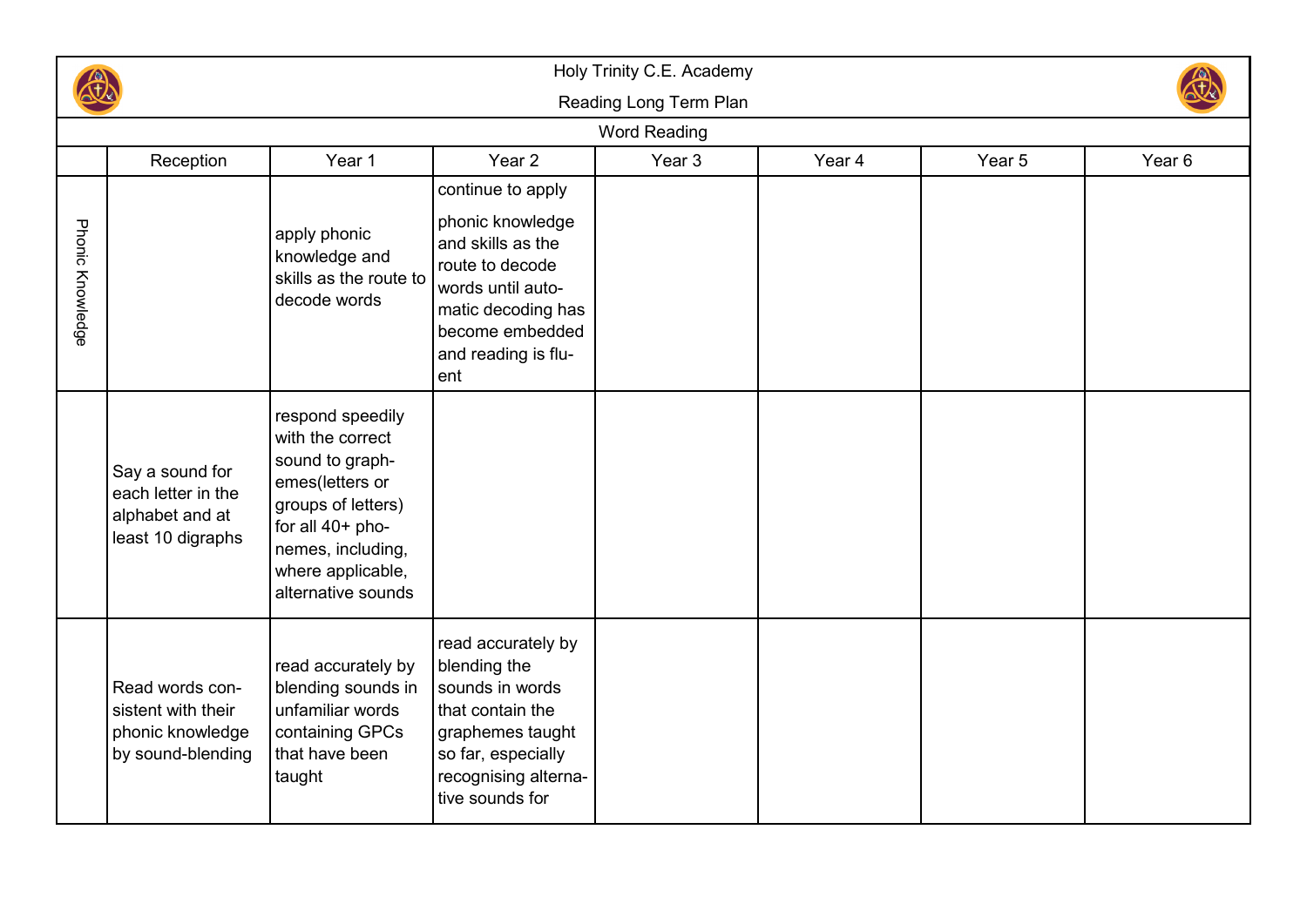

## Holy Trinity C.E. Academy



Reading Long Term Plan

|                              |                                                                                                                                                      |                                                                                                                                                       |                                                                                                                                                             | <b>Word Reading</b>                                                                                                                                                                                                        |        |                                                                                                                                                                                                                                     |        |
|------------------------------|------------------------------------------------------------------------------------------------------------------------------------------------------|-------------------------------------------------------------------------------------------------------------------------------------------------------|-------------------------------------------------------------------------------------------------------------------------------------------------------------|----------------------------------------------------------------------------------------------------------------------------------------------------------------------------------------------------------------------------|--------|-------------------------------------------------------------------------------------------------------------------------------------------------------------------------------------------------------------------------------------|--------|
|                              | Reception                                                                                                                                            | Year 1                                                                                                                                                | Year <sub>2</sub>                                                                                                                                           | Year <sub>3</sub>                                                                                                                                                                                                          | Year 4 | Year 5                                                                                                                                                                                                                              | Year 6 |
| Common<br>Words<br>Exceptior | Read aloud simple<br>sentences and<br>books that are con-<br>sistent with their<br>phonic knowledge,<br>including some<br>common exception<br>words. | read common ex-<br>ception words, not-<br>ing unusual corre-<br>spondences be-<br>tween spelling and<br>sound and where<br>these occur in the<br>word | read further com-<br>mon exception<br>words, noting unu-<br>sual correspond-<br>ences between<br>spelling and sound<br>and where these<br>occur in the word | read further exception words, noting the<br>unusual<br>correspondences between spelling and<br>sound, and where these occur in the<br>word.                                                                                |        |                                                                                                                                                                                                                                     |        |
| Suffixes                     |                                                                                                                                                      | read words contain-<br>ing taught GPCs<br>and $-s$ ,<br>–es, –ing, –ed, –er<br>and -est endings                                                       | read words contain-<br>ing common suffix-<br>es                                                                                                             | apply their growing knowledge of root<br>words, prefixes and suffixes (etymology<br>and morphology) as listed in Spelling<br>long term plan, both to read aloud and to<br>understand the meaning of new words<br>they meet |        | apply their growing knowledge of root<br>words, prefixes and suffixes (morphology<br>and etymology), as listed in Spelling Long<br>Term plan, both to read aloud and to un-<br>derstand the meaning of new words that<br>they meet. |        |
| Syllables                    |                                                                                                                                                      | read other words of<br>more than one syl-<br>lable that contain<br>taught GPCs                                                                        | read accurately<br>words of two or<br>more syllables that<br>contain the same<br>graphemes as<br>above                                                      |                                                                                                                                                                                                                            |        |                                                                                                                                                                                                                                     |        |
| Contractions                 |                                                                                                                                                      | read words with<br>contractions, e.g.<br>I'm, I'll, we'll, and<br>under-stand that<br>the apostrophe rep-<br>resents the omitted<br>letter(s)         |                                                                                                                                                             |                                                                                                                                                                                                                            |        |                                                                                                                                                                                                                                     |        |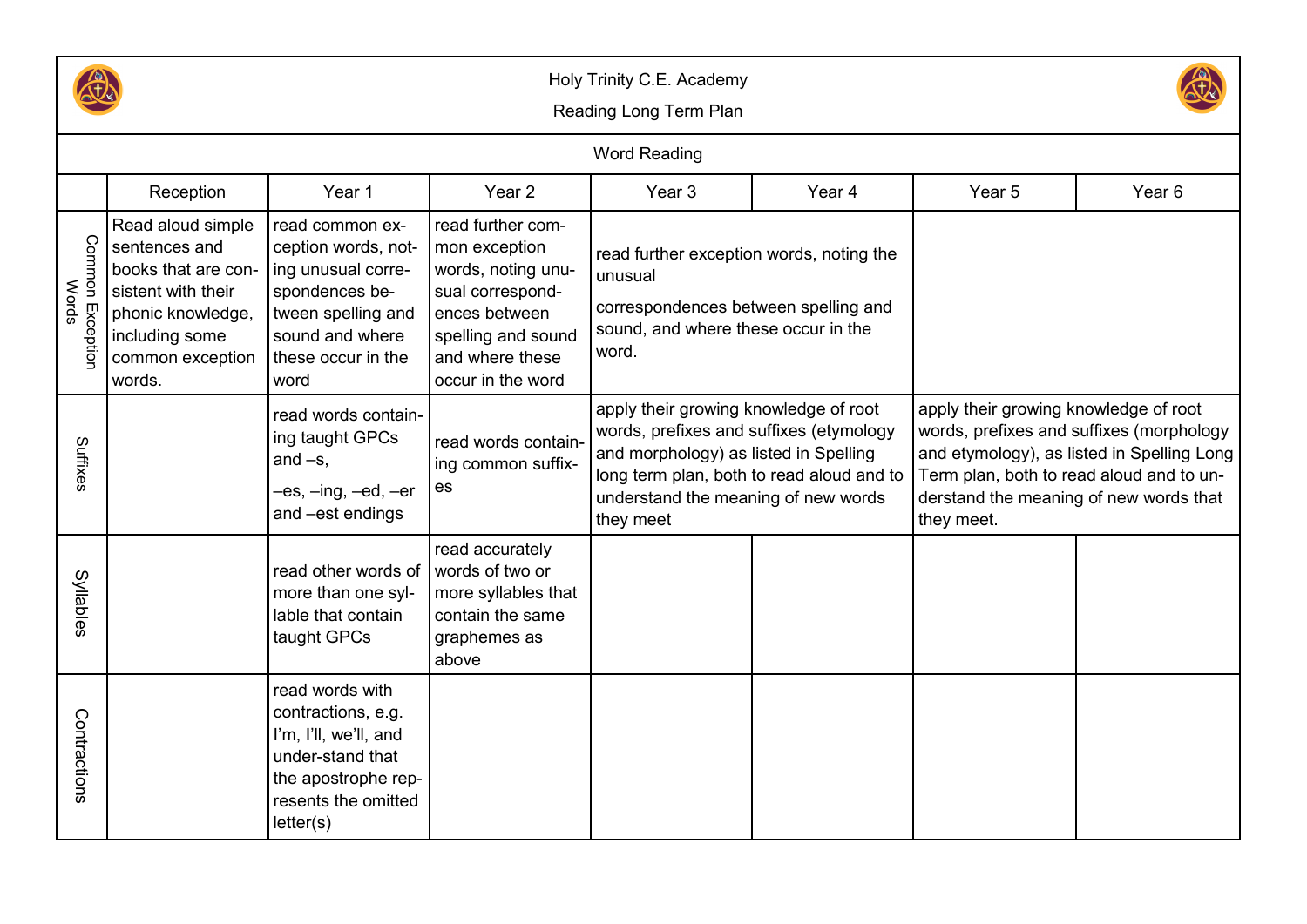

Holy Trinity C.E. Academy

Reading Long Term Plan



## Word Reading

|                     | Year 1                                                                                                                                            | Year 2                                                                                                                                                                          | Year 3                                                                                                                                                           | Year 4 | Year 5 | Year 6 |
|---------------------|---------------------------------------------------------------------------------------------------------------------------------------------------|---------------------------------------------------------------------------------------------------------------------------------------------------------------------------------|------------------------------------------------------------------------------------------------------------------------------------------------------------------|--------|--------|--------|
| Reading<br>proje    | Read aloud simple<br>sentences and books<br>that are consistent with<br>their phonic<br>knowledge, including<br>some common excep-<br>tion words. | read aloud accurately<br>books that are consistent<br>with their developing<br>phonic knowledge and<br>that do not require them<br>to use other strategies to<br>work out words | read aloud books<br>closely matched to<br>their improving phonic<br>knowledge, sounding<br>out unfamiliar words<br>accurately,<br>automatically and with-<br>out |        |        |        |
| Accurate<br>reading |                                                                                                                                                   | read most words quickly<br>and accurately, without<br>overt sounding and blend-<br>ing, when they have been<br>frequently encountered                                           |                                                                                                                                                                  |        |        |        |
| <b>Fluency</b>      | re-read these books to<br>build up their fluency<br>and confidence in word<br>reading.                                                            | re-read these books to build<br>up their fluency and confi-<br>dence in word reading.                                                                                           |                                                                                                                                                                  |        |        |        |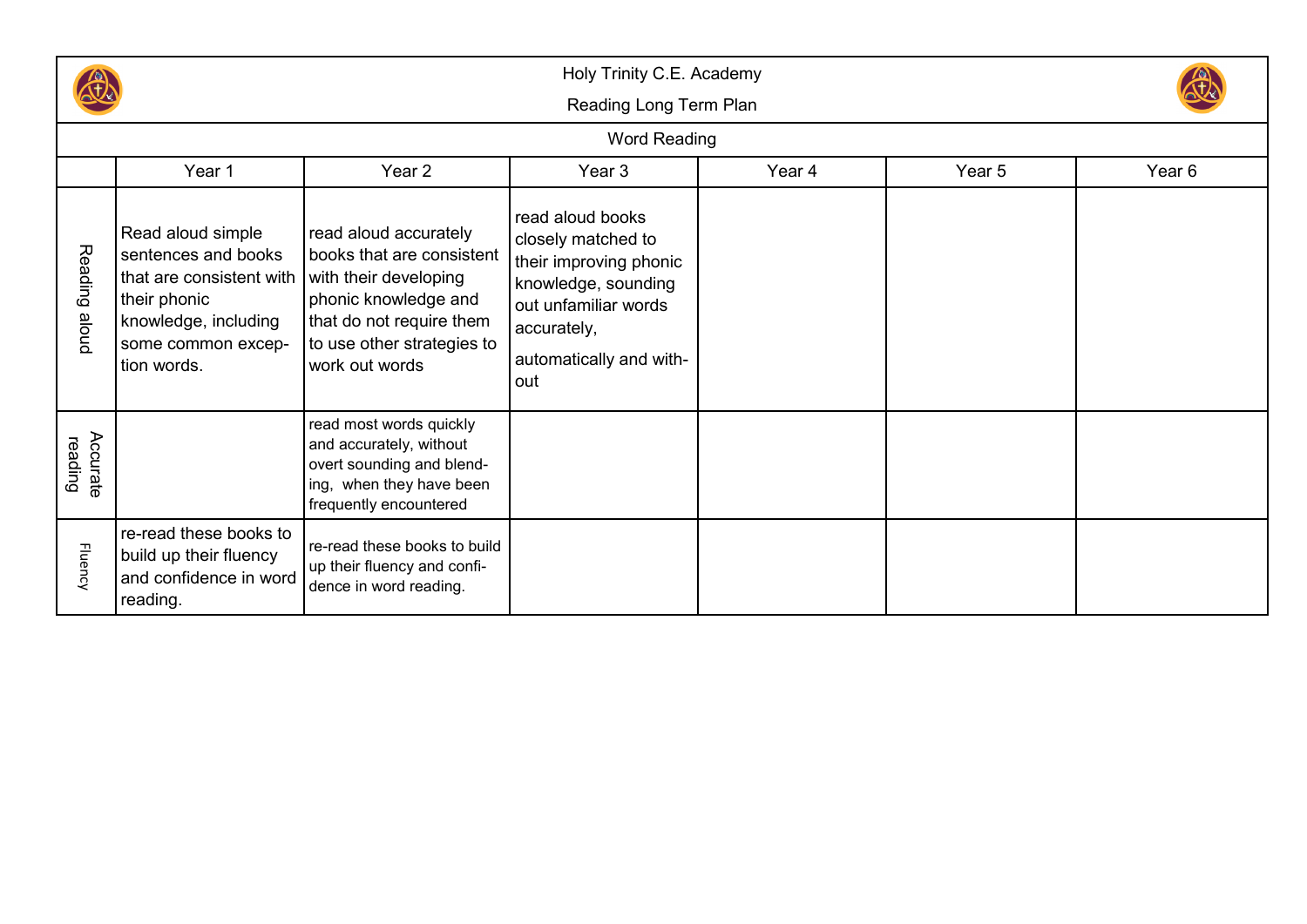| Holy Trinity C.E. Academy   |                                                                                                                                                     |                                                                                                                                                           |                                                                                                                                  |                                                                                                                                                      |                                                                                                                                                          |                                                                                                                                                                                                                           |                   |  |
|-----------------------------|-----------------------------------------------------------------------------------------------------------------------------------------------------|-----------------------------------------------------------------------------------------------------------------------------------------------------------|----------------------------------------------------------------------------------------------------------------------------------|------------------------------------------------------------------------------------------------------------------------------------------------------|----------------------------------------------------------------------------------------------------------------------------------------------------------|---------------------------------------------------------------------------------------------------------------------------------------------------------------------------------------------------------------------------|-------------------|--|
| Reading Long Term Plan      |                                                                                                                                                     |                                                                                                                                                           |                                                                                                                                  |                                                                                                                                                      |                                                                                                                                                          |                                                                                                                                                                                                                           |                   |  |
|                             | Comprehension                                                                                                                                       |                                                                                                                                                           |                                                                                                                                  |                                                                                                                                                      |                                                                                                                                                          |                                                                                                                                                                                                                           |                   |  |
|                             | Reception                                                                                                                                           | Year 1                                                                                                                                                    | Year 2                                                                                                                           | Year <sub>3</sub>                                                                                                                                    | Year 4                                                                                                                                                   | Year 5                                                                                                                                                                                                                    | Year <sub>6</sub> |  |
|                             | Demonstrate under-<br>standing of what has<br>of<br>been read to them by                                                                            | listening to and dis-<br>cussing a wide range                                                                                                             | listening to, discussing<br>and expressing views<br>about a wide range of                                                        | listening to and discussing a wide range of fiction,<br>poetry, plays, non-fiction and reference books or<br>textbooks                               |                                                                                                                                                          | continuing to read and discuss an increasingly<br>wide range of fiction, poetry, plays, non-fiction and<br>reference                                                                                                      |                   |  |
|                             | retelling stories and<br>narratives using their<br>own words and recent-                                                                            | poems, stories and<br>non-fiction at a level                                                                                                              | contemporary and classic<br>poetry, stories and non-<br>fiction at a level beyond                                                | Year 3 -, stories with familiar settings, adventure,<br>letters, non-chronological reports, instructions,<br>shape poems, calligrams, nonsense verse |                                                                                                                                                          | Year 5 - persuasion, letters, diaries, instructions,<br>recounts, stories from other cultures, myths and<br>legends, narrative poetry                                                                                     |                   |  |
| Pleasure                    | beyond that at which<br>ly introduced vocabu-<br>they can read inde-<br>lary<br>pendently                                                           | that at which they can<br>read independently                                                                                                              | Year 4 - myths, newspapers, stories with familiar<br>settings, recounts, explanation, persuasion, haiku,<br>kennings, list poems |                                                                                                                                                      | Year 6 - short stories, novels from a range of gen-<br>res, journalistic writing, biography, non-<br>chronological, explanation, instructional, diaries, |                                                                                                                                                                                                                           |                   |  |
| $\equiv$<br><b>Reading,</b> | Predict- where appro-<br>priate - key events in<br>stories                                                                                          | being encouraged to<br>link what they read or<br>hear read to their own                                                                                   | discussing the sequence<br>of events in books and<br>how items of information                                                    |                                                                                                                                                      |                                                                                                                                                          |                                                                                                                                                                                                                           |                   |  |
| motivation to               | Use and understand<br>recently introduced<br>vocabulary during dis-<br>cussions about stories,<br>non-fiction, rhymes and<br>poems and during role- | becoming very familiar<br>with key stories, fairy<br>stories and traditional<br>tales, retelling them<br>and considering their<br>particular characteris- | becoming increasingly<br>familiar with and retelling<br>a wider range of stories,<br>fairy stories and traditional<br>tales      | increasing their familiarity with a wide range of<br>books,<br>including fairy stories, myths and<br>legends, and retelling<br>some of these orally  |                                                                                                                                                          | increasing their familiarity with a wide range of<br>books, including myths, legends and traditional<br>stories, modern fiction, fiction from our literary<br>heritage, and books from other cultures and tradi-<br>tions |                   |  |
| read                        |                                                                                                                                                     |                                                                                                                                                           | being introduced to non-<br>fiction books that are                                                                               | and reading for a range of purposes                                                                                                                  | reading books that are structured in different ways                                                                                                      | reading books that are structured in different ways<br>and reading for a range of purposes                                                                                                                                |                   |  |
| and understanding           |                                                                                                                                                     |                                                                                                                                                           | structured in different<br>ways                                                                                                  | Non-fiction organised showing examples of differ-<br>ent text types                                                                                  |                                                                                                                                                          | Non-fiction which include range of text types in<br>one book to make comparisons                                                                                                                                          |                   |  |
|                             |                                                                                                                                                     |                                                                                                                                                           |                                                                                                                                  |                                                                                                                                                      |                                                                                                                                                          | recommending books that they have read to their<br>peers, giving reasons for their choices                                                                                                                                |                   |  |
|                             |                                                                                                                                                     |                                                                                                                                                           |                                                                                                                                  | identifying themes and conventions in a wide                                                                                                         |                                                                                                                                                          | identifying and discussing themes and conven-<br>tions in and across a wide range of writing                                                                                                                              |                   |  |
|                             |                                                                                                                                                     |                                                                                                                                                           |                                                                                                                                  | range of books main theme of book such as<br>friendship, escape, survival                                                                            |                                                                                                                                                          | Examples such as finding strength from within,<br>heroism, hope                                                                                                                                                           |                   |  |
|                             |                                                                                                                                                     |                                                                                                                                                           |                                                                                                                                  |                                                                                                                                                      |                                                                                                                                                          | making comparisons within and across books                                                                                                                                                                                |                   |  |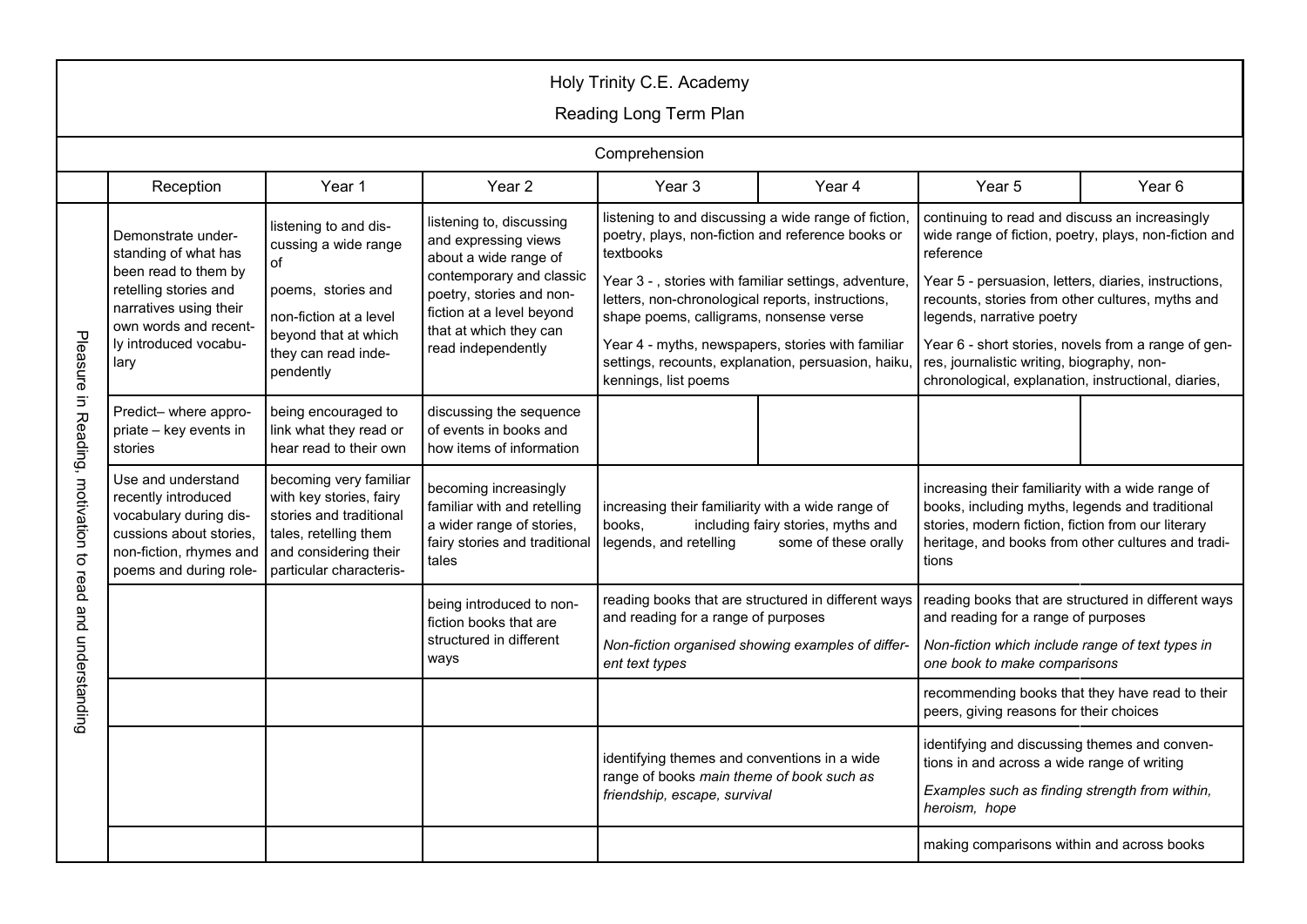| Holy Trinity C.E. Academy<br>Reading Long Term Plan       |                                                                             |                                                                                                                                                                           |                                                                                                                                        |  |                                                                                                                                                                       |                   |  |  |  |
|-----------------------------------------------------------|-----------------------------------------------------------------------------|---------------------------------------------------------------------------------------------------------------------------------------------------------------------------|----------------------------------------------------------------------------------------------------------------------------------------|--|-----------------------------------------------------------------------------------------------------------------------------------------------------------------------|-------------------|--|--|--|
|                                                           | Comprehension                                                               |                                                                                                                                                                           |                                                                                                                                        |  |                                                                                                                                                                       |                   |  |  |  |
|                                                           | Year 3<br>Year 1<br>Year 2<br>Year 4                                        |                                                                                                                                                                           |                                                                                                                                        |  | Year 5                                                                                                                                                                | Year <sub>6</sub> |  |  |  |
|                                                           | recognising and joining in<br>with predictable phrases                      | recognising simple recurring<br>literary language in stories and<br>poetry                                                                                                |                                                                                                                                        |  |                                                                                                                                                                       |                   |  |  |  |
|                                                           |                                                                             |                                                                                                                                                                           |                                                                                                                                        |  | learning a wider range of poetry by heart                                                                                                                             |                   |  |  |  |
| Pleasure in Reading, motivation to read and understanding | learning to appreciate<br>rhymes and poems, and to<br>recite some by heart  | continuing to build up a reper-<br>toire of poems learnt by heart,<br>appreciating these and reciting<br>some, with appropriate intona-<br>tion to make the meaning clear | preparing poems and play scripts to read aloud and to<br>perform, showing understanding through intonation, tone,<br>volume and action |  | preparing poems and plays to read aloud and to perform,<br>showing understanding through intonation, tone and vol-<br>ume so that the meaning is clear to an audience |                   |  |  |  |
|                                                           |                                                                             |                                                                                                                                                                           | recognising some different forms of poetry (e.g perfor-<br>mance poems, shape poems, riddles, nonsense verse,<br>narrative poetry)     |  |                                                                                                                                                                       |                   |  |  |  |
|                                                           | discussing word meanings,<br>linking new meanings to<br>those already known | discussing and clarifying the<br>meanings of words, linking<br>new meanings to known vo-<br>cabulary                                                                      | using dictionaries to check the meaning of words that they<br>have read                                                                |  | Clarifying - Use of Reciprocal Reading to clarify unfamiliar<br>vocabulary-use of context initially and dictionaries to<br>check                                      |                   |  |  |  |
|                                                           |                                                                             | discussing their favourite<br>words and phrases                                                                                                                           | discussing words and phrases that capture the reader's<br>interest and imagination                                                     |  | Discussing author's use of language-why specific words<br>and phrases have been selected? Use of emotive lan-<br>guage to have an effect on the reader.               |                   |  |  |  |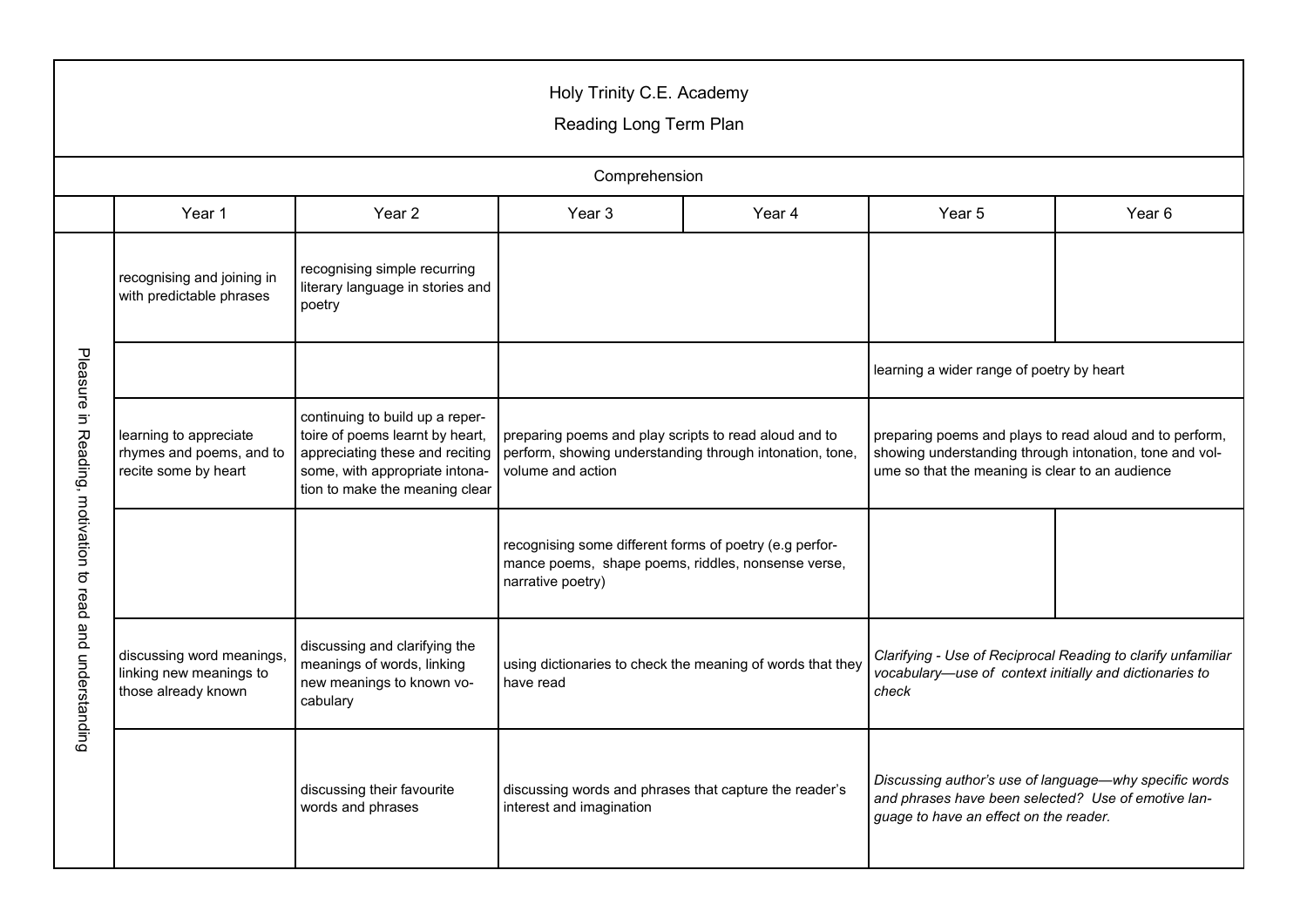## Holy Trinity C.E. Academy

Reading Long Term Plan

|                                                       | Comprehension                                                                                                                                                                                                          |                                     |                                                                                                                                                                            |                   |                                                                                                                                                                                       |                   |  |  |
|-------------------------------------------------------|------------------------------------------------------------------------------------------------------------------------------------------------------------------------------------------------------------------------|-------------------------------------|----------------------------------------------------------------------------------------------------------------------------------------------------------------------------|-------------------|---------------------------------------------------------------------------------------------------------------------------------------------------------------------------------------|-------------------|--|--|
|                                                       | Year 1                                                                                                                                                                                                                 | Year <sub>2</sub>                   | Year <sub>3</sub>                                                                                                                                                          | Year <sub>4</sub> | Year <sub>5</sub>                                                                                                                                                                     | Year <sub>6</sub> |  |  |
| Understanding what they read and what is read to them | drawing on what they already know or on background in-<br>formation and vocabulary provided by the teacher drawing<br>on what they already know or on background information<br>and vocabulary provided by the teacher |                                     |                                                                                                                                                                            |                   |                                                                                                                                                                                       |                   |  |  |
|                                                       | checking that the text makes sense to them as they read<br>and correcting inaccurate reading checking that the text<br>makes sense to them as they read and correcting inaccu-<br>rate reading                         |                                     | checking that the text makes sense to them, discussing<br>their understanding and explaining the meaning of words<br>in context                                            |                   | checking that the book makes sense to them, discussing<br>their understanding and exploring the meaning of words in<br>context Clarification strategies                               |                   |  |  |
|                                                       | discussing the significance<br>of the title and events                                                                                                                                                                 |                                     |                                                                                                                                                                            |                   |                                                                                                                                                                                       |                   |  |  |
|                                                       | making inferences on the basis of what is being said and<br>done making inferences on the basis of what is being said<br>and done                                                                                      |                                     | drawing inferences such as inferring characters' feelings,<br>thoughts and motives from their actions, and justifying in-<br>ferences with evidence (why? How? What?)      |                   | drawing inferences such as inferring characters' feelings,<br>thoughts and motives from their actions, and justifying infer-<br>ences with evidence (how do you know? What evidence?) |                   |  |  |
|                                                       |                                                                                                                                                                                                                        | answering and asking ques-<br>tions | asking questions to improve their understanding of a text<br>Use of inference questions and retrieval. Use of clues in<br>the text)                                        |                   | asking questions to improve their understanding<br>Use of questioning in Reciprocal Reading (how do you<br>know/why?                                                                  |                   |  |  |
|                                                       | predicting what might happen on the basis of what has<br>been read so far                                                                                                                                              |                                     | predicting what might happen from details stated and im-<br>plied                                                                                                          |                   | Use of Reciprocal Reading to predict what may be happen-<br>ing next - use of clues focus on what is implied                                                                          |                   |  |  |
|                                                       |                                                                                                                                                                                                                        |                                     | identifying main ideas drawn from more than one para-<br>graph and summarising these In three sentences                                                                    |                   | summarising the main ideas drawn from more than one<br>paragraph, identifying key details that support the main<br>ideas                                                              |                   |  |  |
|                                                       |                                                                                                                                                                                                                        |                                     | identifying how language, structure, and presentation con-<br>tribute to meaning use of organisational features such as<br>bullet points, numbers, paragraphs, word choice |                   | identifying how language, structure and presentation con-<br>tribute to meaning - why has the author used specific<br>words and phrases? Difference between formal and infor-<br>mal. |                   |  |  |
|                                                       |                                                                                                                                                                                                                        |                                     |                                                                                                                                                                            |                   | discuss and evaluate how authors use language, including                                                                                                                              |                   |  |  |